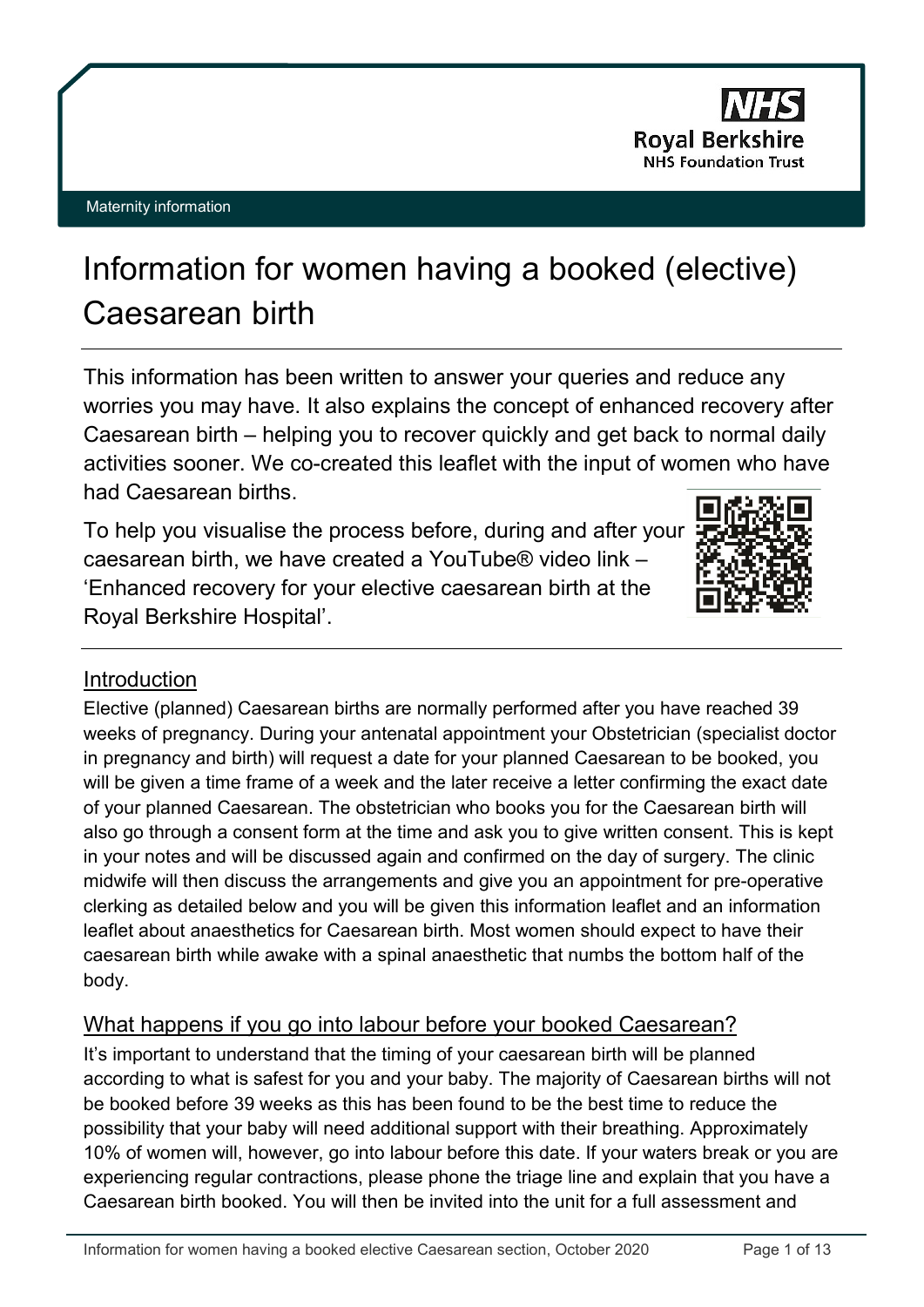discussion about the best and safest way to proceed. If your labour is progressing quickly it may be safer to allow labour to take its course rather than undertake an emergency Caesarean birth. On the other hand, if you are in early labour, we will endeavour to perform your Caesarean birth as promptly as we can, bearing in mind that other women and babies may need to go to theatre more urgently. Our staff will ensure you get pain relief, and will keep you updated on the workload /case complexity in the Maternity Unit, which is always somewhat unpredictable, and when we can perform your Caesarean.

## Arrangements before your admission

**About two weeks before your Caesarean the date will be confirmed in a letter from the Maternity Unit**. You will also receive, through the post, a pre-delivery preparation link which includes a video and multiple information leaflets. It also includes a form to have your bloods taken (You should have your blood tests taken at one of the specified clinics on the form) and a prescription will be posted to you. You will be able to take the prescription to a local pharmacy (chemist shop) to have the items dispensed.

Please read this letter carefully as the timing of blood tests is critical, and, at present, we are asking all women to have a covid swab taken 72 hours before she comes in for her birth. (The covid testing team will contact you directly to arrange the appointment).

Your Caesarean birth has been requested for the week between and

You should take some medication the night beforehand and two tablets on the morning of your Caesarean, known as antacids to help empty your stomach, as instructed in the predelivery pack sent with the prescription. Very occasionally, some women may need to be admitted the night before their Caesarean birth. If you have been asked to come the night before, please arrive on Iffley Ward, Level 4 at 6.00pm.

Most women are invited to come in at 7.30am to the Day Assessment Unit (DAU) on Level 3 of the Maternity Block at the Royal Berkshire Hospital on their confirmed delivery day. Please do not arrive very much earlier than this time, no later than 7.45am as staff cannot see you before 7.30am, or do the necessary checks if you are later.

It is important that you do not have anything to eat after midnight and your last drink of water or energy drink should be before 6.00am as if you do, you may have your Caesarean postponed for safety reasons. Your partner is welcome to come with you, but please ensure they have read the next section of this leaflet beforehand.

## Your birth partner

We are happy for your partner, or another close relative to come to the Delivery Suite theatre for the birth of your baby. If your partner does not wish to be in theatre, but you would like a familiar person with you, one relative or friend of a responsible age may accompany you. If your partner wishes to 'swap' once you have been transferred to the recovery ward, please tell us on the day of your Caesarean birth. Please do not bring someone along who has had an upset tummy in the preceding 48 hours as the hospital asks that no-one visits, let alone comes into theatre with a tummy bug, as these can make new-born babies very ill.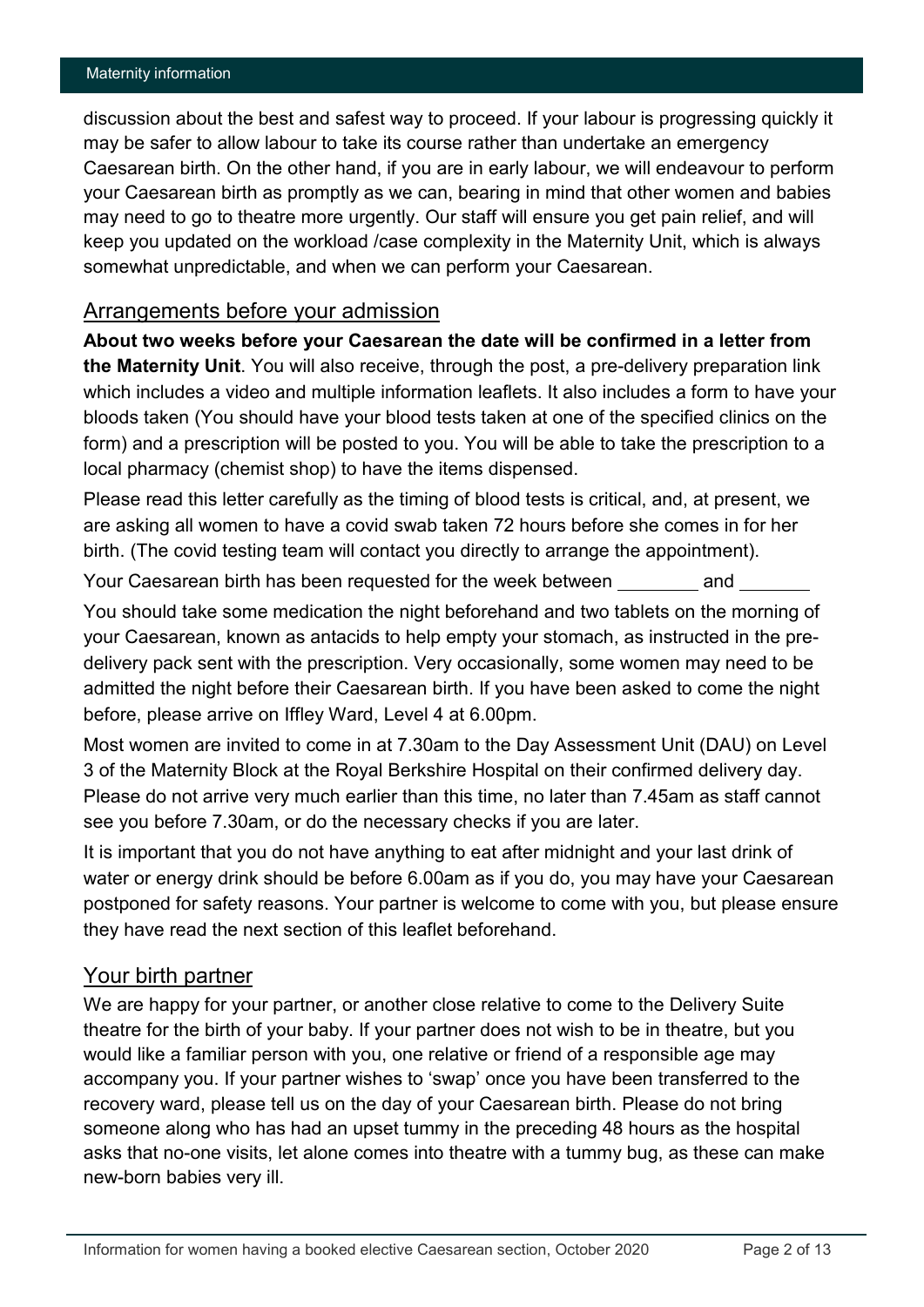## Preparations before your planned Caesarean birth

Look after yourself and make sure that you are as well rested as possible before admission. You need to be fit and well to make the most of the first few days with your baby and to recover from your baby's birth. Eating a healthy, balanced diet provides your body with sufficient energy to help it recover and having a high carbohydrate meal the night before also helps. In order to further avoid prolonged starving times, we will ask women who are not having their baby first on the operating list to continue to drink energy drinks. Please wait to be told by the anaesthetist on the day when you can drink and what time to stop. If either you or your birth partner is unwell in the days prior to your baby's Caesarean birth, please contact the Day Assessment Unit before you come into hospital.

## What to bring into hospital

A list of what you and your baby will need is included in the maternity unit's information booklet (in the Bounty pack given to you at the beginning of your pregnancy).

| Dressing gown and slippers              | Baby vest                                |
|-----------------------------------------|------------------------------------------|
| Sanitary towels                         | Baby hat                                 |
| Non fizzy energy drink (Lucozade sport) | Baby grow                                |
| Mobile phone                            | Baby cardigan                            |
|                                         | 2-3 nappies                              |
|                                         | Formula pre-made bottles (only if you're |
|                                         | planning to formula feed your baby)      |

You will need to bring a small bag containing:

We ask that you leave your big case in your car until after your baby is born because your belongings will be taken to theatre with you and then on to the recovery ward, and finally up to the postnatal ward. Your partner or relative can then bring the rest of your luggage in when you have been transferred to the postnatal ward.

If you are admitted the night before your Caesarean birth, or transport is difficult, then you may bring your luggage with you.

## We strongly advise you not to bring large amounts of money, credit cards or jewellery into hospital with you.

## **Jewellerv**

During your baby's Caesarean birth, the surgeon will use diathermy and/or an electric knife, to seal bleeding vessels, thereby preventing excessive blood loss. If you are wearing any metal, such as jewellery, and it comes into contact with fluid during the use of diathermy, it can burn your skin. The surgeon could be unaware of this as most of your body is under sterile sheets and you would not be able to feel it because of your anaesthetic.

Before the Caesarean birth of your baby you will be asked if you are wearing any jewellery or have any body piercings. If you have, you will be asked to remove them with the exception of your wedding ring, which can be covered with tape.

Plastic jewellery inserted into the piercing is safe to remain in place during a Caesarean birth. However, depending how near it is to the Caesarean site, it may increase the risk of infection.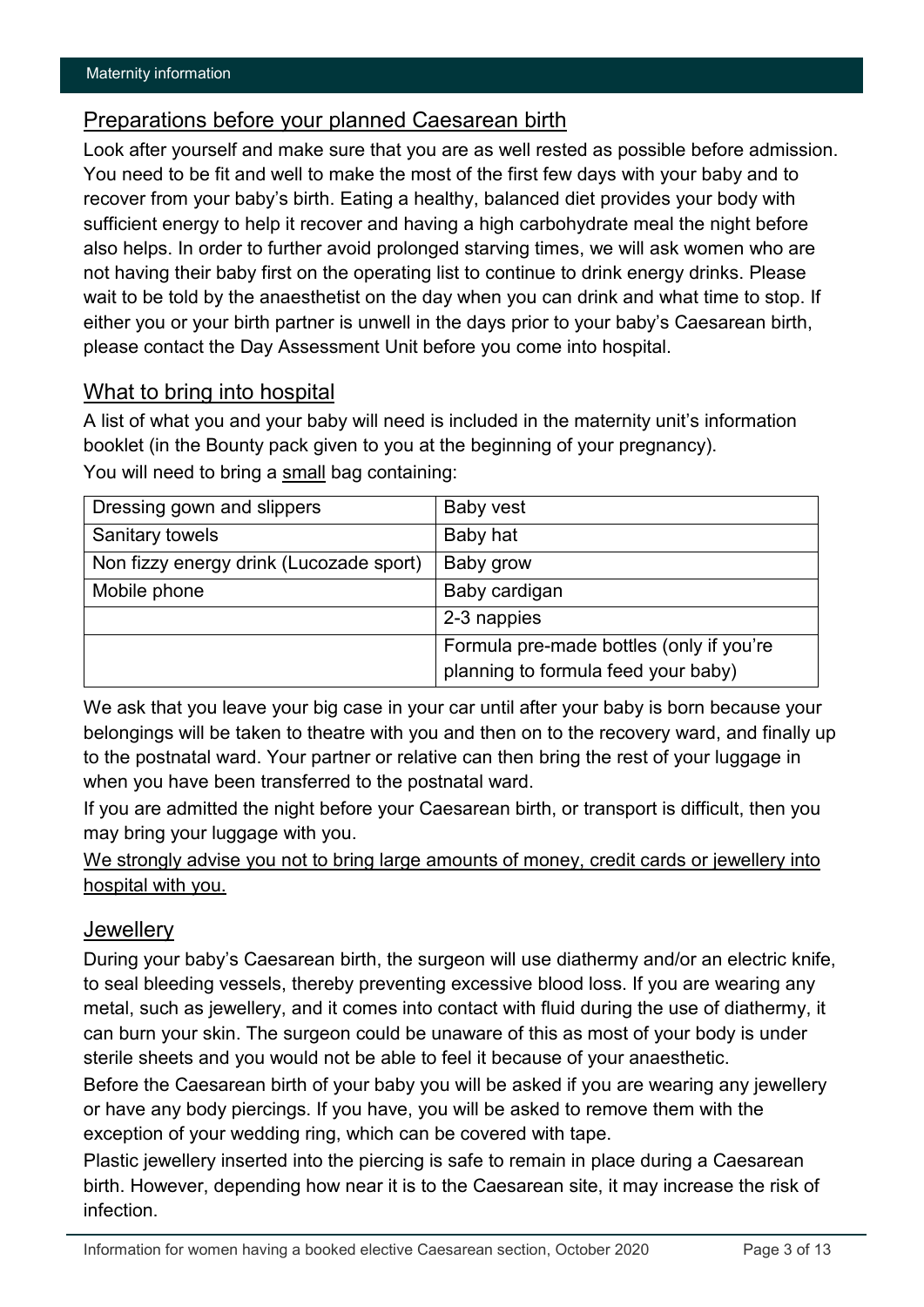## False nails

During the birth of your baby the anaesthetist will place a clip on your finger to monitor the oxygen levels in your blood. Acrylic nails prevent this probe from working correctly. We strongly advise you to have them removed before your Caesarean birth.

If you decide not to remove your jewellery or false nails, you will be required to sign a consent form stating it is your choice not to remove them and that you accept the associated risks in doing so. The Trust would not be liable for any injury caused by failure to remove these items.

## Admission for your Caesarean birth

Most women are admitted on the morning of their Caesarean birth. Even if you were expecting to be the second or even third woman to have a Caesarean delivery that day, please arrive by 7.30am because the order may have changed in the week between your pre-delivery checks and the 'birth day'. You will be offered the opportunity to drink some water or an energy drink if you are not first on the operating list - *see above*.

On arrival, you will be given a theatre gown to wear, and the midwife will complete the preoperative check. Your blood pressure, temperature and pulse will be taken,

Your midwife will ensure that you have removed your jewellery, nail varnish and all makeup. Your wedding ring will be taped over if it cannot be removed.

A name band will be placed around your wrist and if you have any allergies an 'alert band' will also be placed around your wrist. The anaesthetist and surgeon will introduce themselves and you can ask any further questions.

Your birth partner who is accompanying you into theatre will be given theatre clothes to wear.

## The operating theatre staff

There will be a lot of people present in the operating theatre to care for you and your baby during the birth. Those staff present will usually be:

- A midwife and care assistant to attend to you and your baby.
- Two obstetricians, who will perform your baby's Caesarean birth.
- Theatre nursing staff (usually three).
- One or two anaesthetists and the theatre technician.

For most elective Caesarean births, a paediatrician (doctor specialising in the care of babies and children) is not present in theatre. If there is a reason for their presence you will be told. For example, if you are having twins there may be a paediatrician and another midwife present.

From time to time there may be a student midwife, student nurse or medical student present in theatre. You will be informed if a student is going to be there. They are there to observe and learn. They will not undertake any procedure that is inappropriate for their stage of training, nor would they be unsupervised at any time. If you wish, you can ask that the student leaves during your delivery.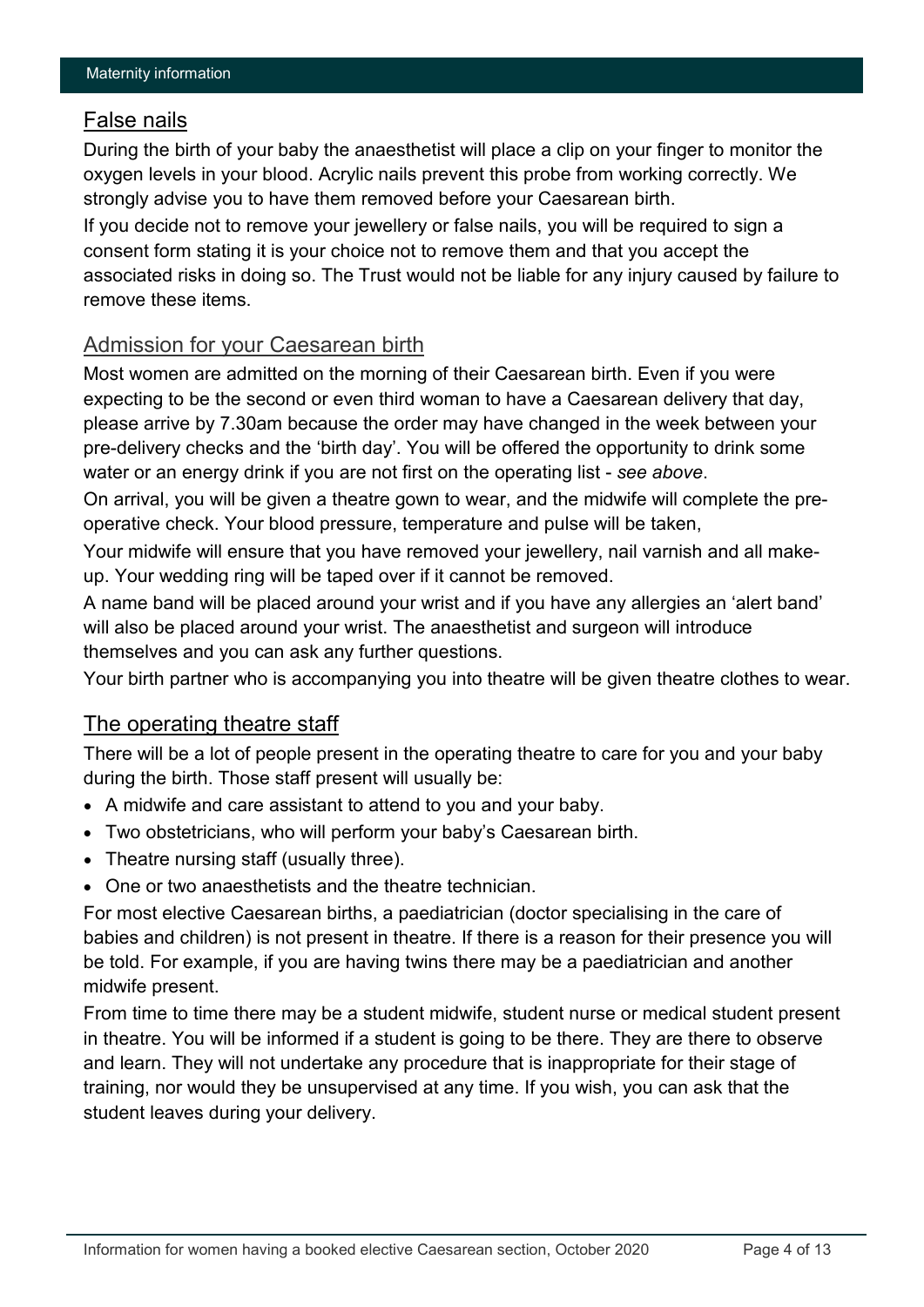## What happens in theatre?

*Anaesthetics for Caesarean birth are covered in a separate leaflet.*

A Caesarean birth is major abdominal surgery and involves a transverse incision (horizontal cut), approximately 12-15 cm long and about 2.5 cm above the pubic bone.

It will take time for the surgeon to deliver the baby, as there are several layers of the body surrounding the uterus (womb).

The uterus is opened with a small cut initially, which is then enlarged with scissors.

The obstetrician then puts his/her hand into the cavity around the presenting part of the baby (this is the lowest part of the baby, usually the head, but may be the bottom if breech presentation). It is relatively common for doctors to need to slip a lightweight pair of forceps around your baby's head to deliver it up to the incision in your uterus and the assistant will also push on the top of the mother's abdomen (tummy) to help push your baby out.

If you are awake for the procedure, it is normal to feel sensation during the Caesarean birth of your baby and a feeling of stretching, pulling and tugging (but no pain) as the baby is delivered.

Once your baby is born, delayed cord-clamping will be done routinely for at least one minute unless there are any immediate concerns about your baby. Do not be alarmed if your baby does not cry immediately as it often takes a minute for the baby's system to change from the mother's to its own. Occasionally, your baby may need suction to the mouth and nose and a bit of oxygen.

A drug called 'Carbetocin' will be given to you via the drip to help the placenta (afterbirth) separate from the wall of the uterus and minimise blood loss.

The placenta and membranes are delivered and the uterine cavity (inside the womb) checked to ensure it is empty.

The layers of the body are then closed, which again takes time.

## Seeing and holding your baby

You will have the chance to see your baby immediately after s/he has been delivered, but it is important to have the baby dried off by the midwife, as s/he can quickly become cold. After this you are encouraged to cuddle your baby 'skin to skin' if you wish. This can be done before he or she is weighed if there are no concerns about the babies breathing pattern or heart rate. Most babies are weighed and wrapped before they leave the Delivery Suite Theatres and all are labelled with their date of birth and mothers name.

#### Care in the recovery room

After the birth of your baby you will be moved onto a bed and taken to the recovery room. Your partner and baby will go with you. Your care will be handed over to the nurse working in the recovery room. You will stay in recovery for 1-2 hours where our main concern is yours, and your baby's health. Regular checks of your blood pressure, pulse and vaginal blood loss will be made. You will be helped to change into a nightdress and to sit up in the bed. At first you will be given sips of water to drink. If you feel well, you may also have a cup of tea or coffee. If you have any pain we will give you drugs to help. Most couples find this period of time valuable in getting to know their new baby: we ask that visitors do not try to see you until we know all is well and you are safely on the postnatal ward. You are able to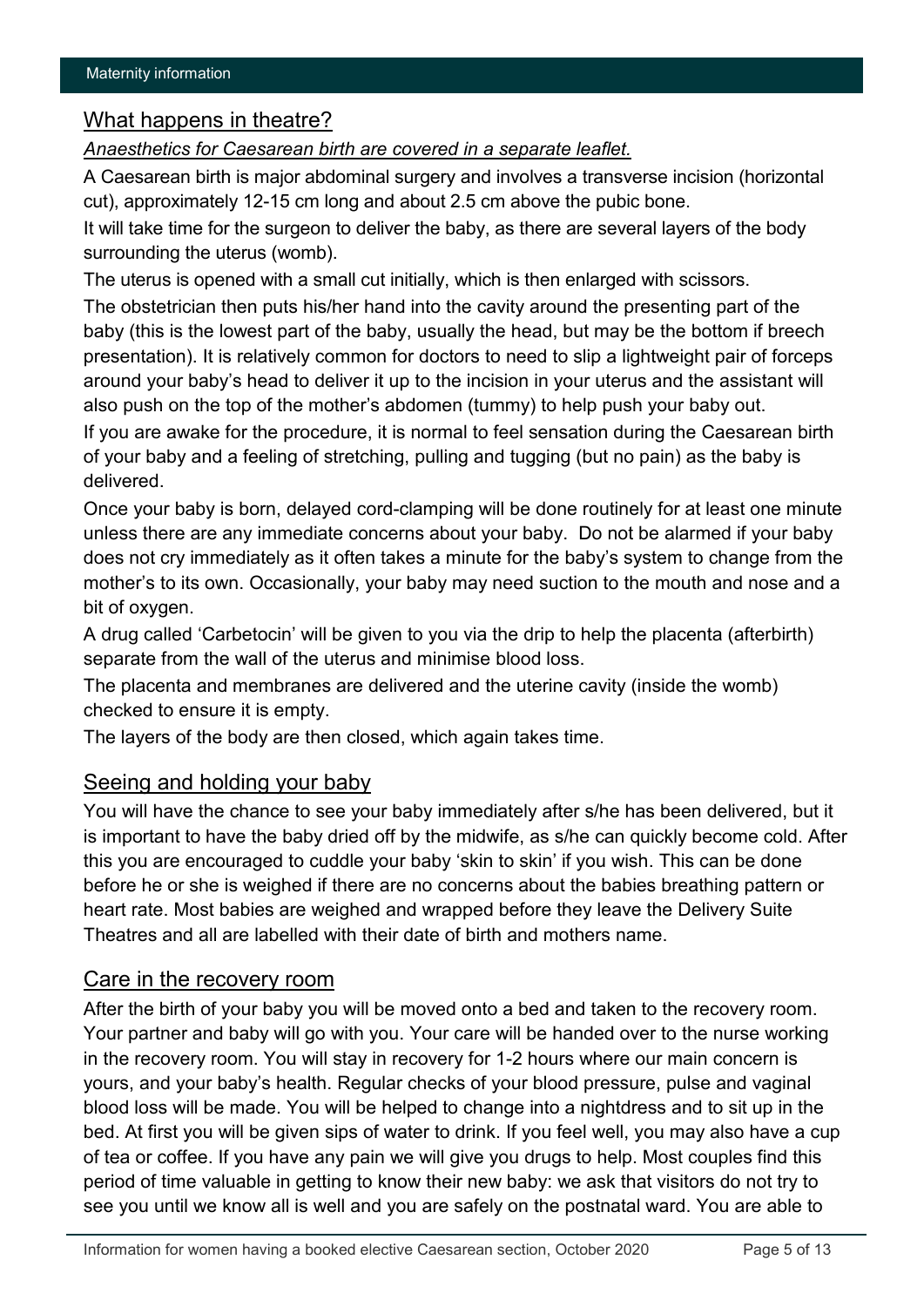call them on your mobile phone, but staff cannot take calls on the ward phones and relay information to your relatives.

The midwife caring for you will help you and your birth partner with your baby's first feed in the recovery ward. If you are breastfeeding, the best position just after a Caesarean birth is lying on your side. We can show you how to do this if you need help. If you are bottle feeding we can support you to feed your baby.

Visiting hours are currently subject to change due to coronavirus.

Please ask your community midwife when you know the specific date of your planned Caesarean.

# Personalised Caesarean birth

We are very keen to ensure you have a positive as well as safe birth experience and therefore you may wish to consider the following options:

- We will encourage you to have early skin to skin contact with your baby provided you are feeling well. In order to make this easier the anaesthetist will place their monitoring leads on your back rather than your chest, the finger probe can go on your ear, and you will be encouraged to have one arm out of your gown. This allows easier access to your chest for the baby should you want to have early skin to skin contact however we will ensure that you are always covered. Your baby will be handed by the surgeon to the midwife who will quickly dry the baby as she helps to position them on your chest. The necessary checks and weighing will take place once the Caesarean birth of your baby has finished just prior to leaving the theatre.
- Should you not wish, or feel well enough, to have early skin to skin contact your birth partner may do this. A gown can be provided for them to wear to facilitate this.
- We are working towards a pathway for mothers who wish to have immediate skin to skin contact, even before the cord is cut. If you are keen to have this experience, please ask at your pre-Caesarean visit from the obstetrician
- You may wish to bring your own music with you.

The safety of yourself and your baby is of paramount importance and therefore it may not always be possible to accommodate your wishes however you will have the opportunity to talk to the team caring for you to plan your personalised Caesarean birth.

## Possible problems for your baby

Most babies born by Caesarean are well after birth. However, a number of babies may develop problems. In most cases, the baby will be seen by a neonatal practitioner (a doctor or nurse specialising in care of unwell, newborn babies) and will be able to stay with his or her mother. However, a few babies will need to go to the Neonatal Intensive Care Unit, which is called Buscot Ward on level 6.

Common problems of newborn babies are:

#### *Getting cold*

Newborn babies are not good at keeping themselves warm and chill easily. To avoid this happening, your baby will be dried thoroughly after birth and then wrapped in blankets. Your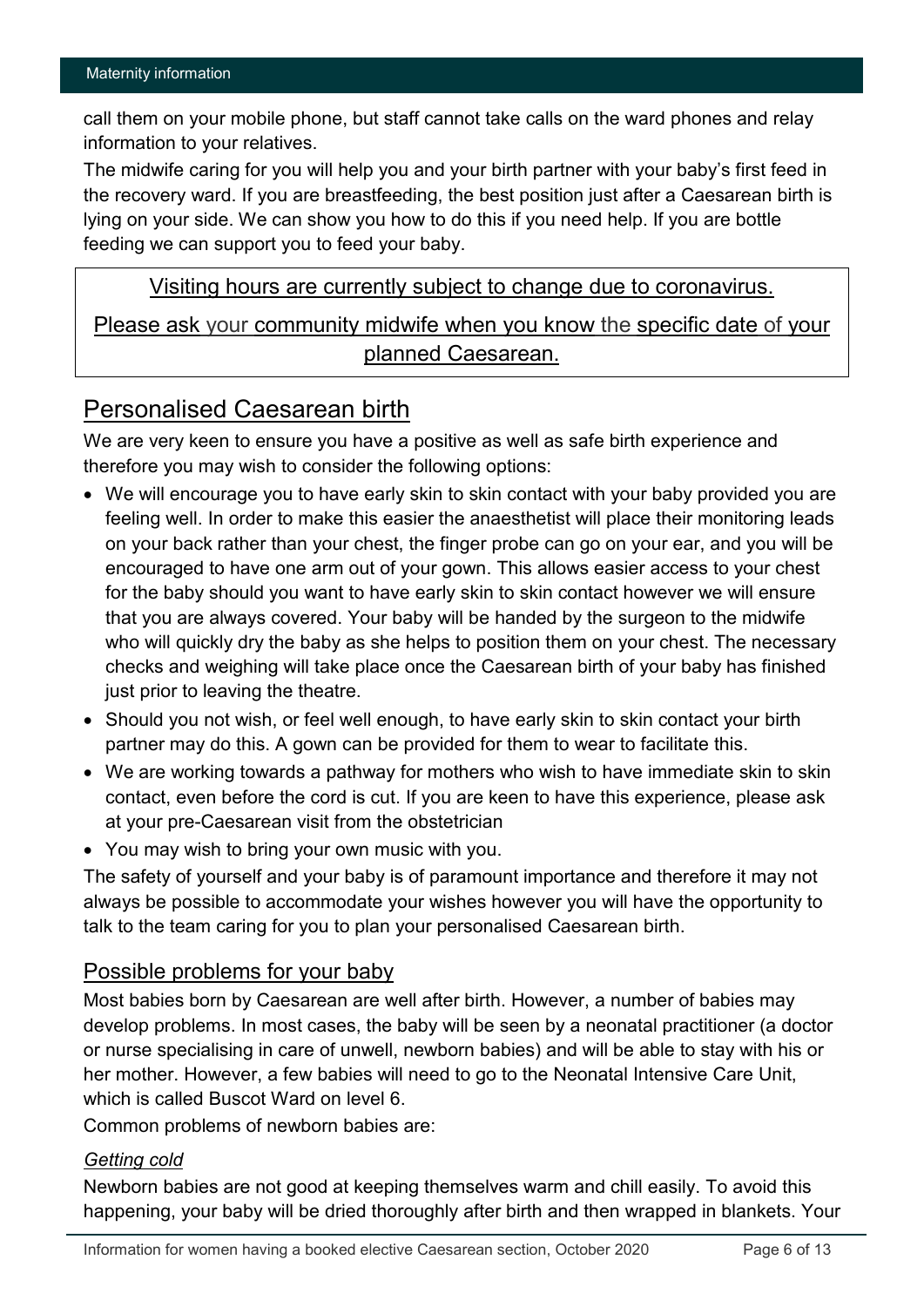baby's temperature will be checked. If it is low your baby will be placed skin to skin with you. This warms up most babies very well.

#### *Breathing problems*

Some babies have difficulty with their breathing after birth. A sign that your baby is having breathing difficulties is usually that they may breathe faster or their breathing may be noisy called 'grunting'. This can be for many reasons. The most common reason is that a small amount of fluid has remained in the baby's lungs and has not fully cleared at birth; this happens to about one baby in 50 at 39 weeks, 1 in 25 at 38, and 1 in12 at 37 weeks, and is more likely to be seen in babies born before their mother has contractions (i.e. mothers having planned Caesarean births).

If your baby appears to have breathing difficulties, a paediatrician will be asked to assess the baby. Mild problems often settle quickly. The doctor may leave your baby with you and come back later to check all is well. Babies who have more severe difficulties will be transferred to Buscot Ward where they can be given any special treatment that may be needed.

#### *Low blood sugars*

Babies have stores of energy to use in the hours after birth. Sometimes, this energy may be used up during delivery or if the baby is cold, they may not use it properly. If the midwife is worried, they will test your baby's blood sugar level by taking a drop of blood from their heel. Feeding your baby usually resolves a low sugar level. If the level is very low or your baby appears unwell in any way, s/he will be seen by a paediatrician.

#### Neonatal Intensive Care Unit – Buscot Ward

If your baby is taken to Buscot Ward it may take up to an hour for the staff to assess your baby and to make him/her comfortable. This can be an anxious time for you. Your partner will be able to go to Buscot Ward as soon as the baby is settled. Later in the day you can be taken in a chair to Buscot Ward to see your baby.

#### Long term consequences of a planned Caesarean birth on your child's health

A very recent scientific paper from the University of Edinburgh looked at nearly 30 million births worldwide from eighty studies. They found that children who were born by Caesarean were 20% more likely to grow up with asthma and 59% more likely to become obese compared to those born vaginally. The chance of your baby being diagnosed with asthma by the age of 12 years is around 12 in 100, whereas babies born vaginally have a 9 in 100 chance. 12-13 children in 100 will be diagnosed as obese if born by Caesarean compared to 9 per 100 born vaginally. It is not yet clear what factors might be the cause, or contributory causes, to these health problems.

The paper also noticed an increased risk in future stillbirth, both around 20% higher compared to women who had only vaginal births in their past. The risk is about 6per thousand births compared to 5 per thousand for women who have not had a Caesarean in the past.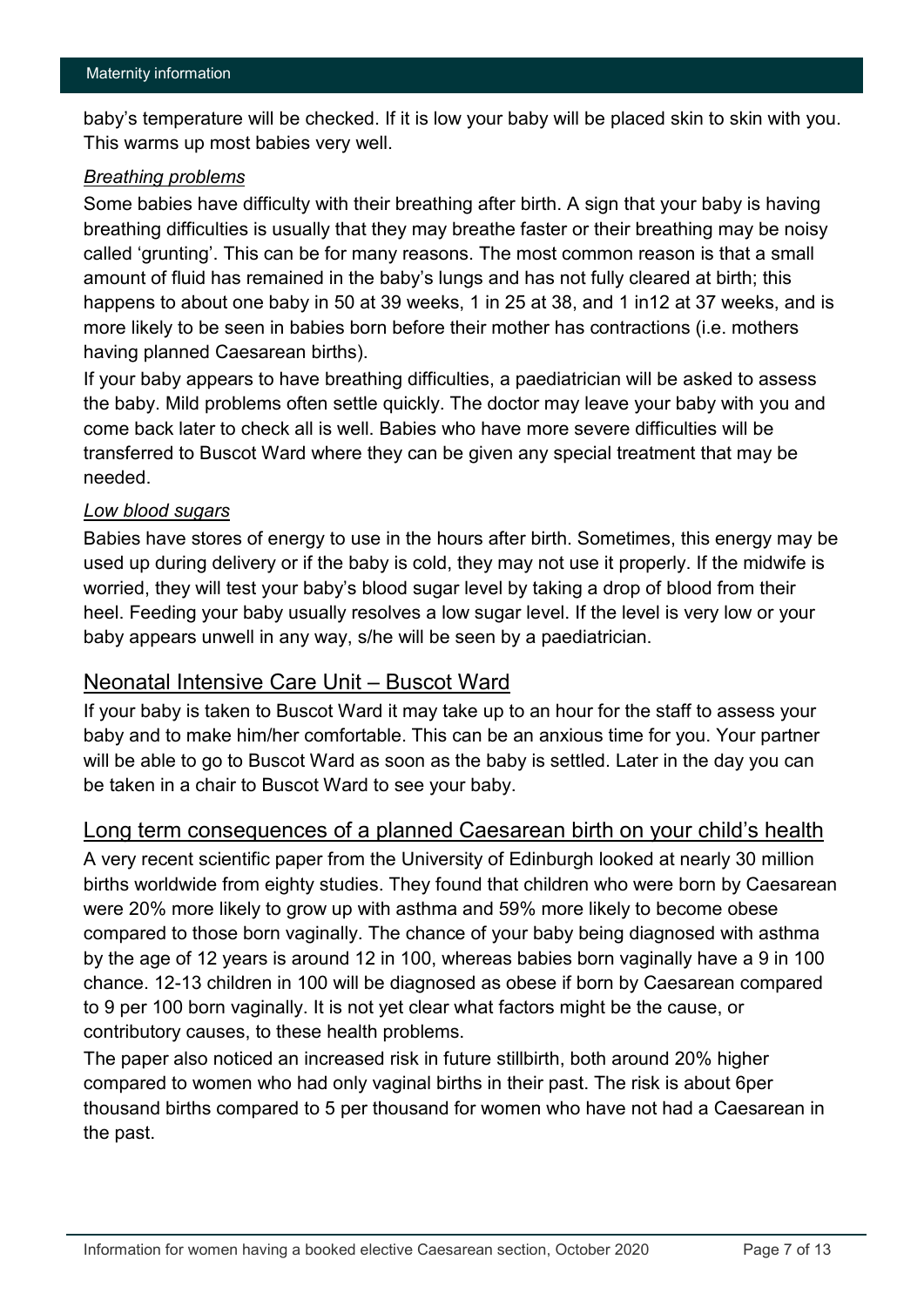# Recovering from your Caesarean birth

## Care on the postnatal ward

After your stay in the Recovery Ward, most mothers will be transferred to either Iffley or Marsh Ward. However, some women may be transferred to a room on the Delivery Suite for further monitoring, e.g. women with raised blood pressure or who have lost a lot of blood during the delivery or any other complications of surgery.

## Moving about

The ward staff will give you help and assistance with baby care, feeding and helping you to move around. Please feel free to ask for help when you need it. If you have been awake, the feeling and movement in your legs will return during the day and you will be encouraged to get out of bed as soon as your legs feel strong enough. It is important to be getting out of bed and moving around gently as soon as you feel able, to reduce the risk of both deep vein thrombosis and chest infections delaying your recovery. Women who are at a particularly higher risk of these complications are prescribed treatment to reduce the risk of such problems.

The urinary catheter (tube in the bladder) will be removed 12 hours following the Caesarean birth of your baby and the 'drip' in your arm will be removed when you move upstairs to the ward.

## Pain relief after the Caesarean

You will feel some pain and discomfort after the birth of your baby. The best way to control this is to have regular pain relief to make sure that you are comfortable and able to move around. Drug rounds are done regularly on the wards; however, please ask the midwives if you need pain relief.

There are several ways to give you pain relief after Caesarean birth:

- If you have had a spinal or epidural, a long acting painkiller will be used.
- Painkilling suppositories (capsules) are sometimes given at the end of the birth of your baby into your back passage.
- You will be given paracetamol, ibuprofen and Dihydrocodeine tablets to take at regular intervals.
- If you need more pain relief, liquid morphine (Oramorph) is available and some women need an injection into a drip: (morphine or similar drug). This is called patient-controlled analgesia or PCA and is a safe way of controlling the amount of painkiller yourself.

## Eating and drinking

If you feel that you would like to try something to eat and drink, start off with something light, e.g. water, a couple of plain biscuits and maybe a sandwich. Avoid fizzy drinks, fruit or a heavy meal. To help reduce the pain and discomfort of trapped wind and constipation it is recommended you bring some chewing gum to chew before you start eating food after the birth of your baby.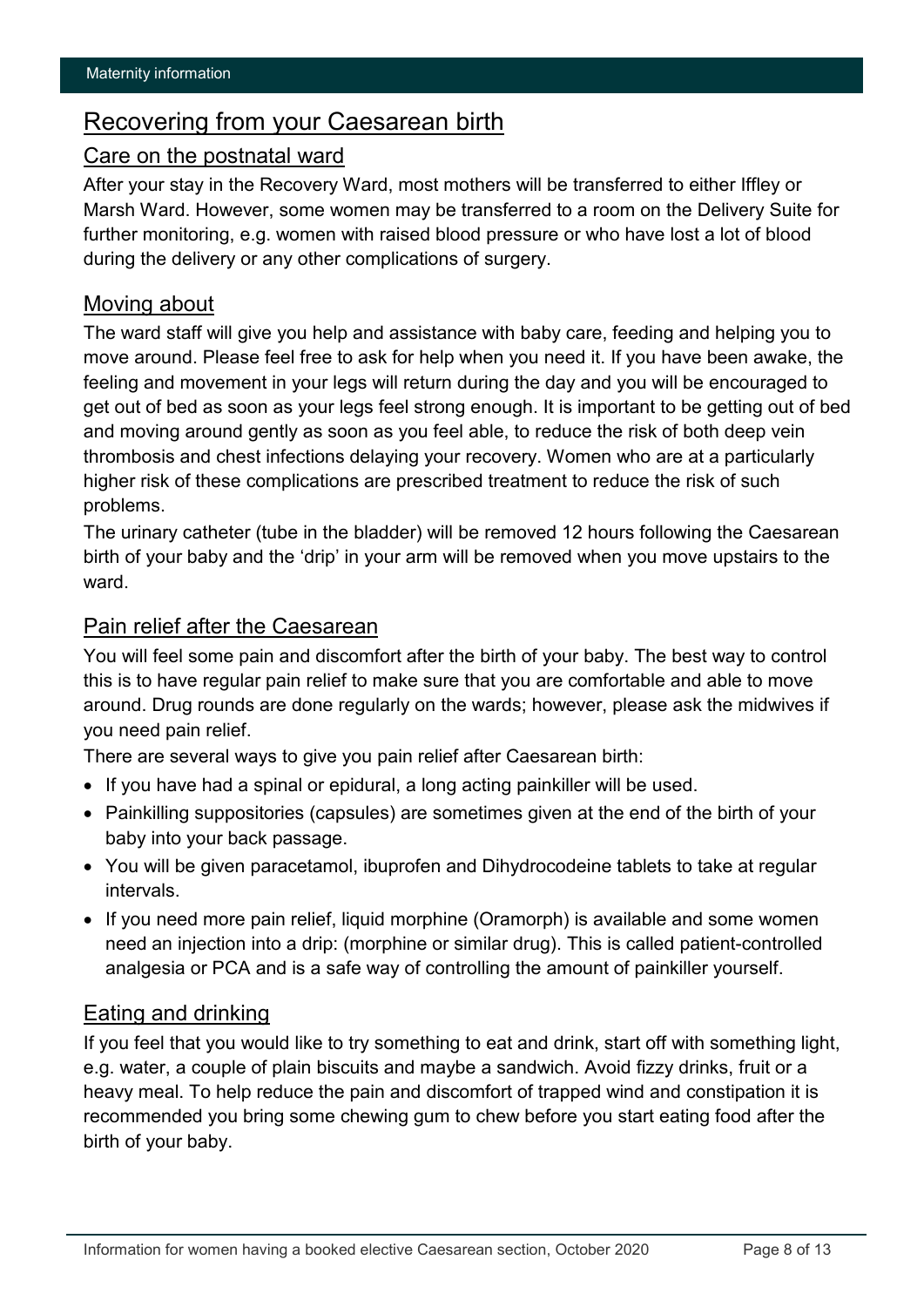#### Personal care

Once on the postnatal ward, a midwife or health care assistant will help you freshen up. Once your anaesthetic has worn off enough for you to be able to stand and begin to walk, you can get up and have a wash or shower. Your birth partner is welcome to help you to and from the shower, or look after your baby while you are in the shower.

## Blood loss

After a Caesarean birth, you will have vaginal blood loss. Usually, the blood loss lasts for several weeks. Your midwife will ask you about your blood loss – s/he will also feel your tummy to check that your uterus (womb) is returning to its normal size.

#### Your wound

You will have some stitches. Your hospital or community midwife will let you know when or if, the stitches are to be removed. Most sutures will dissolve after 2-3 weeks, but if Prolene has been used, this is normally removed around day 5.

The wound site will be sore, and can be quite bruised.

You will have a dressing across your wound and this will remain for 5 days unless it becomes soaked. If necessary, another dressing will be applied. The midwives will advise you on how to care for your wound. If your BMI (a weight / height ratio) is over 35, a negative pressure dressing will be used called a 'PICO' dressing. This has been shown to reduce wound infections for women with a higher BMI.

## Going home

You will probably go home on the first full day after your Caesarean birth. If you or your baby require any medical treatment, then this will be delayed. Written information about your discharge home will have been given to you before your caesarean birth and is also available from the ward. You will have been given a prescription for laxatives and painkillers (Dihydrocodeine) at your pre-operative appointment so you have these available when you go home. You should take these on top of regular paracetamol and ibuprofen. A community midwife will see you the day after you go home.

## Travel and driving

Please be aware that **you are required by law to wear a seatbelt** when travelling by car, even if your tummy is sore**. Babies must be taken home from hospital in a car seat if travelling by car.**

Most insurance companies do not provide cover for women who drive within six weeks of a Caesarean birth. Please check with your insurance company about the cover they provide for you. As a guide, if you couldn't do an emergency stop if necessary, you should not plan to drive a car.

## Moving about and exercise

Once home, you will begin to feel better and find moving around easier. You may even feel well enough to go for a short walk. A leaflet about postnatal exercises is available from your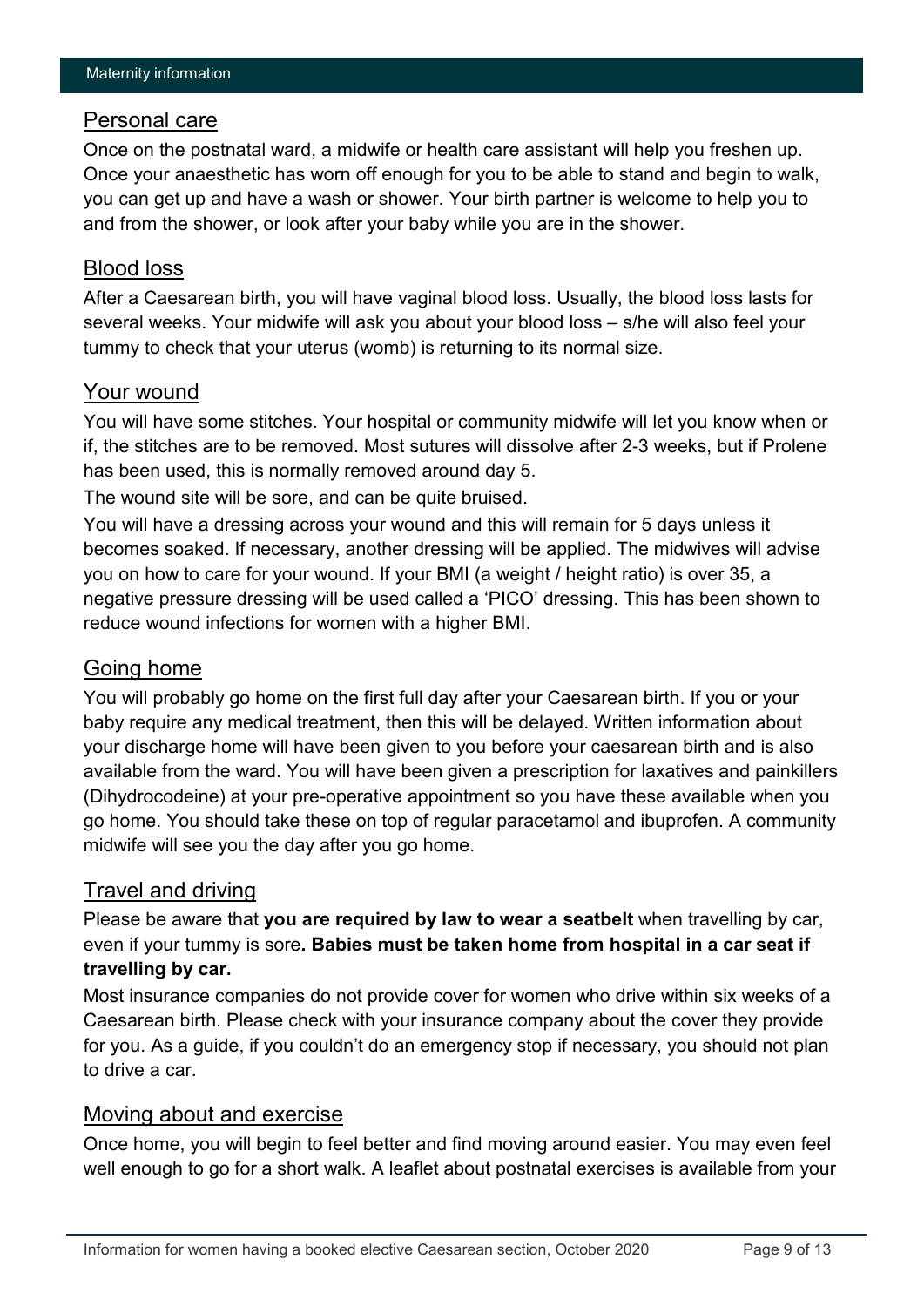hospital midwife. It is important to continue these exercises at home. Your community midwife can also advise you.

You should not go swimming or start pre-pregnancy exercise until six weeks after your Caesarean birth.

## Rest

It is still important to rest as much as possible. For at least two weeks following your baby's birth it is a good idea to arrange for help at home from your partner, a relative or friend. Somebody to do the shopping and ironing is especially helpful. It will probably take several weeks for you to return to all your normal activities. If you have any concerns about this, please discuss them with your community midwife.

## Pain relief at home

You will still feel some pain and discomfort once home. Paracetamol and Ibuprofen should be suitable painkillers and you are advised to have supplies of these at home. Other 'prescription only' painkillers will be prescribed for you and you will have been advised to get these before you come into hospital. We have a separate information sheet about Pain relief and Breastfeeding, which you should be given at the pre-Caesarean class. If you do not have one, please ask on the postnatal ward.

## Wound care

Your community midwife will check your wound and your abdomen to make sure there are no signs of infection. It is common to still feel sore and tender around the wound for several weeks. However, this discomfort will get better over three to four weeks. If your wound becomes hot to touch, looks red, or there is a discharge you must contact your GP in the first instance for advice as you may have an infection. Some women also complain of a feeling of numbness around the wound. This is normal and will gradually get better.

## Potential complications after a Caesarean birth

Planned Caesarean births are very safe, but women may experience minor 'complications'.

#### *Frequent 'consequences':*

- persistent wound and abdominal discomfort in the first few months after surgery, 9 women in every 100.
- increased risk of repeat caesarean birth when vaginal delivery attempted in subsequent pregnancies, 1 woman in every 4.
- readmission to hospital, 5 women in every 100.
- haemorrhage (bleeding), 5 women in every 1000.
- infection, 6 women in every 100.
- lacerations, 1 to 2 babies in every 100.

There are some much less common short to medium term issues following Caesarean birth: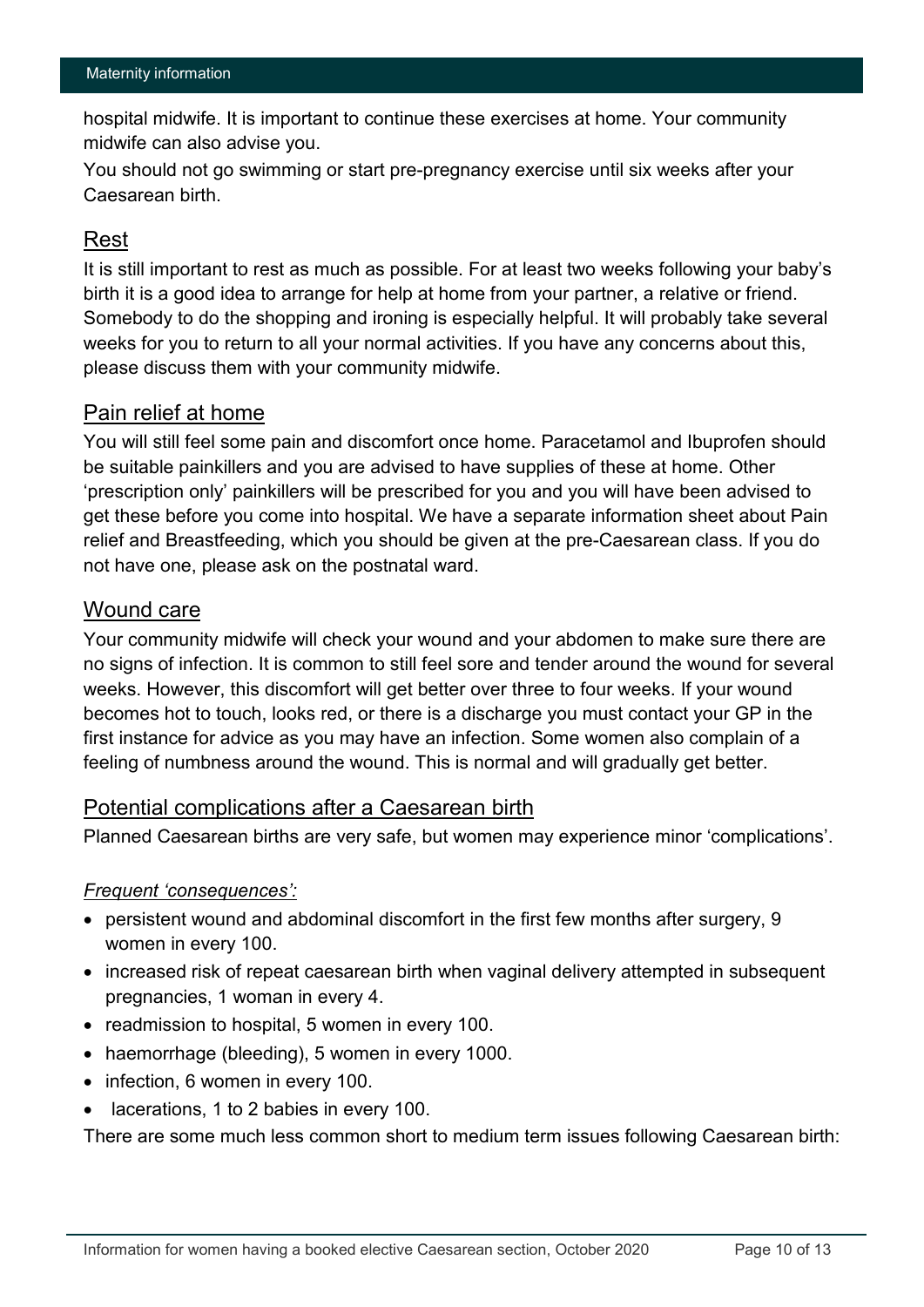#### *Uncommon consequences:*

- need for further surgery at a later date, including uterine curettage, 5 women in every 1000.
- admission to intensive care unit 9 (dependent on indication) women in every 1000.

#### *Rare complications:*

- blood clots 4–16 women in every 10,000.
- urinary bladder (organ that stores urine) injury, 1 woman in every 1000.
- ureteric (tube connecting the kidney, where urine is made to the urinary bladder, where the urine is stored) injury, 3 women in every 10,000.
- death, approximately 1 woman in every 12,000.
- admission to intensive care, infection, blood transfusion, admission to neonatal intensive care (baby), persistent wound and abdominal discomfort, repeat Caesarean birth in subsequent pregnancies, readmission to hospital, minor cuts to the baby's skin.
- emergency hysterectomy (removal of the womb and/or neck of the womb) 7 to eight women in 1,000.
- future placenta praevia (low lying placenta) 4 to 8 women in 1,000.

Pulmonary embolus\* (blood clot moving to lungs) is a serious complication which could be life threatening. To prevent this complication, women who are at a higher risk of developing blood clots are given injections of a blood thinning drug called 'Tinzaparin' every day into the abdomen or thigh and this may continue for either 10 days or 6 weeks so will need to be continued at home. You or your partner will be shown how to do this before you go home.

#### *Future pregnancies*

- increased risk of uterine rupture during subsequent pregnancies/deliveries, 2 to 7 women in 1,000.
- increased risk of antepartum stillbirth (before birth), 1 to 4 women in 1,000.
- increased risk of placenta praevia (low lying placenta) or placenta accrete (abnormally embedded placenta), 4 to 8 women in 1,000.

There is evidence that mothers who have had two Caesarean births in the past have a higher chance than mothers who have not had Caesarean births before of having a low lying anterior placenta across the front of the inside of the uterus (major placenta praevia, possibly as frequently as 1 in 50 after two Caesareans), which may be difficult to remove once the baby is born (placenta accreta, percreta or increta). The Edinburgh study indicates that the increased risk of placenta praevia is about 1 in 200 births Caesarean births overall, compared to 1 in 300 vaginal births. Placentas which will not separate from the lining of the uterus are also more common when compared to women who have not had prior Caesareans, although the absolute chances are small at 6 in 10,000, compared to just 2 in 10,000 for women with no history of Caesarean birth. Many of these women will undergo a hysterectomy.

If you are having a Caesarean birth because you have placenta praevia (where your placenta is situated in the lower part of the womb) your doctor will make you aware before booking your Caesarean what the possible risks are.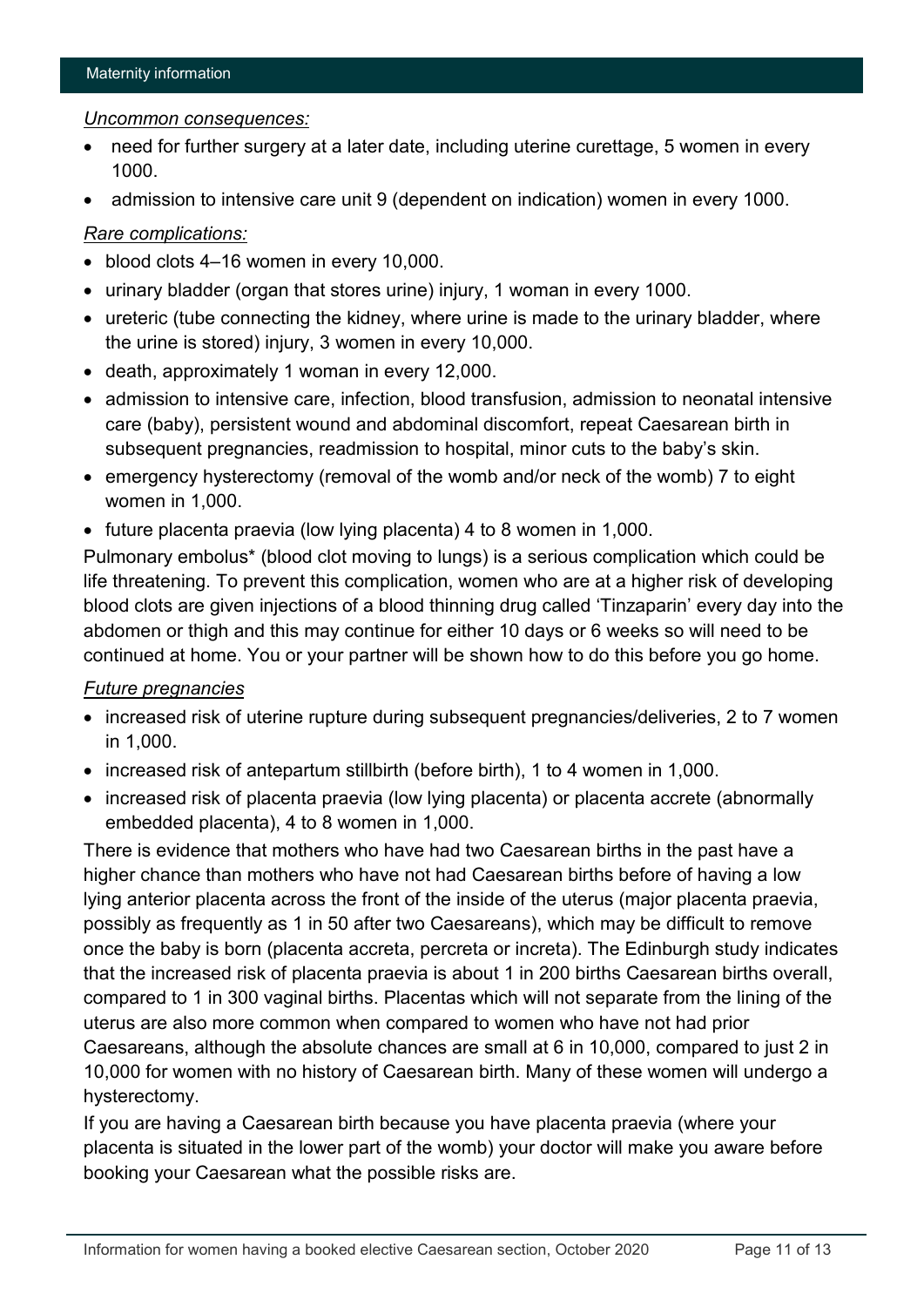**Sterilisation at Caesarean section is less likely to be reversed. Reversal of sterilisation is not available under the NHS.**

**A number of studies have reported that the incidence of regret and dissatisfaction is increased when sterilisation has been performed at the same time as a Caesarean section. Tubal occlusion should ideally be performed at an appropriate interval after pregnancy wherever possible. In case of failure of sterilisation there is increased risk of ectopic pregnancy (where the pregnancy is not situated inside the uterus). A separate information leaflet '***Sterilisation at the time of Caesarean section*' **will also be given.**

## **Contraception**

At present, the Care Commissioners locally have not agreed to pay for sterilisation procedures or the lab tests to confirm sterilisation (Dec 2017). We can request 'special funding' on a patient by patient basis, but this is a slow process, taking many weeks, and is without a guarantee that any request will be approved, so it is important to consider effective other methods in detail.

It is possible to get pregnant from having sexual intercourse as soon as 21 days after having your baby. However, as it can take 6 weeks for your internal stitches to heal we advise you to wait for 6 weeks before having sex again. Implants, injections and the Progesterone Only Pill (POP or mini pill) can be started before your baby is 21 days old. Methods that work directly in your womb (IUD (coil) or IUS (Mirena)) can be inserted from 4 weeks if they are not put in within 48 hours after you have your baby. Please speak to your GP regarding when the combined methods (Pill/Patch/Ring) can be started.

## Acknowledgements

- 1. The information in this booklet is based on good evidence. Please speak to an anaesthetist or obstetrician if you wish to be given any of the references used. High risk women are seen in the anaesthetic antenatal clinic. Low risk women are seen the week before an elective Caesarean birth by a midwife who is able to contact an obstetrician or anaesthetist if need be, to enable further questions to be answered.
- 2. The information on anaesthetics has been adapted from that written by the Information for Mothers Subcommittee of the Obstetric Anaesthetists Association. There is more information accessible through the Obstetric Anaesthetists Association on [www.oaa](http://www.oaa-anaes.ac.uk/)[anaes.ac.uk](http://www.oaa-anaes.ac.uk/) (Look for the 'Information for mothers' link in the left column).
- 3. The information on enhanced recovery is based on an NHS improvement document: "Fulfilling the potential: a Better journey for patients and a Better Deal for the NHS", [http://www.natcansat.nhs.uk/dlhandler.ashx?d=pubs&f=er\\_better\\_journey.pdf](http://www.natcansat.nhs.uk/dlhandler.ashx?d=pubs&f=er_better_journey.pdf)
- 4. [http://journals.plos.org/plosmedicine/article?id=10.1371/journal.pmed.1002494#sec010](http://journals.plos.org/plosmedicine/article?id=10.1371/journal.pmed.1002494)
- 5. Long-term risks and benefits associated with cesarean delivery for mother, baby, and subsequent pregnancies: Systematic review and meta-analysis. PLOS Jan 2018 Oonagh E. Keag, Jane E. Norman, Sarah J. Stock <https://doi.org/10.1371/journal.pmed.1002494>